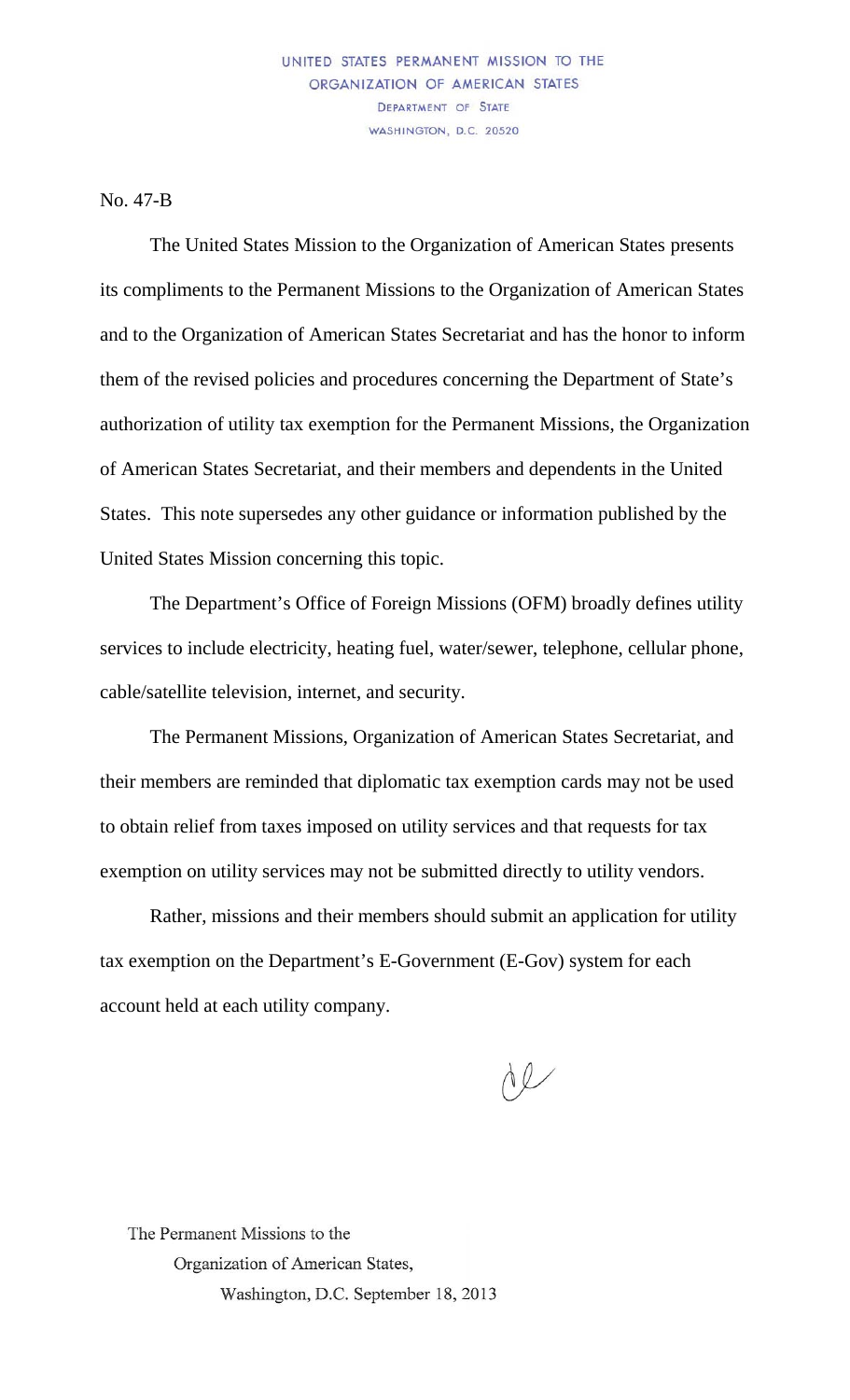If a utility company does not appear in E-Gov, the applicant should e-mail the following information about the company to [OFMTaxCustoms@state.gov:](mailto:OFMTaxCustoms@state.gov) utility type, name, address, phone number, fax number, email address, and a point of contact. OFM will then add the requested company to E-Gov.

Utility tax exemption applications may be submitted as official or personal requests, as appropriate. Official requests must include a point of contact (who may be an employee not otherwise entitled to privileges, such as a U.S. citizen, lawful permanent resident, or someone "permanently resident in" the United States). If the address for which the mission is requesting utility tax exemption does not match the primary mission address on file, the mission should add a remark to explain. Personal requests must include the correct name and personal identification number for the requestor. The requestor should add a remark if his or her address has changed since previously contacting OFM.

The requestor must be the same as the name on the utility bill. Therefore, if a utility bill for an official residence is in the name of the occupant, the application for tax exemption must be submitted as a personal request under the same name. If a utility bill for an official residence is in the name of the mission, the application for tax exemption must be submitted as an official request.

Please note that it may take up to three billing cycles for a tax exemption to be reflected on the utility bill. If an OFM-authorized tax exemption does not appear on a bill after this three-billing-cycle period, please contact OFM.

2